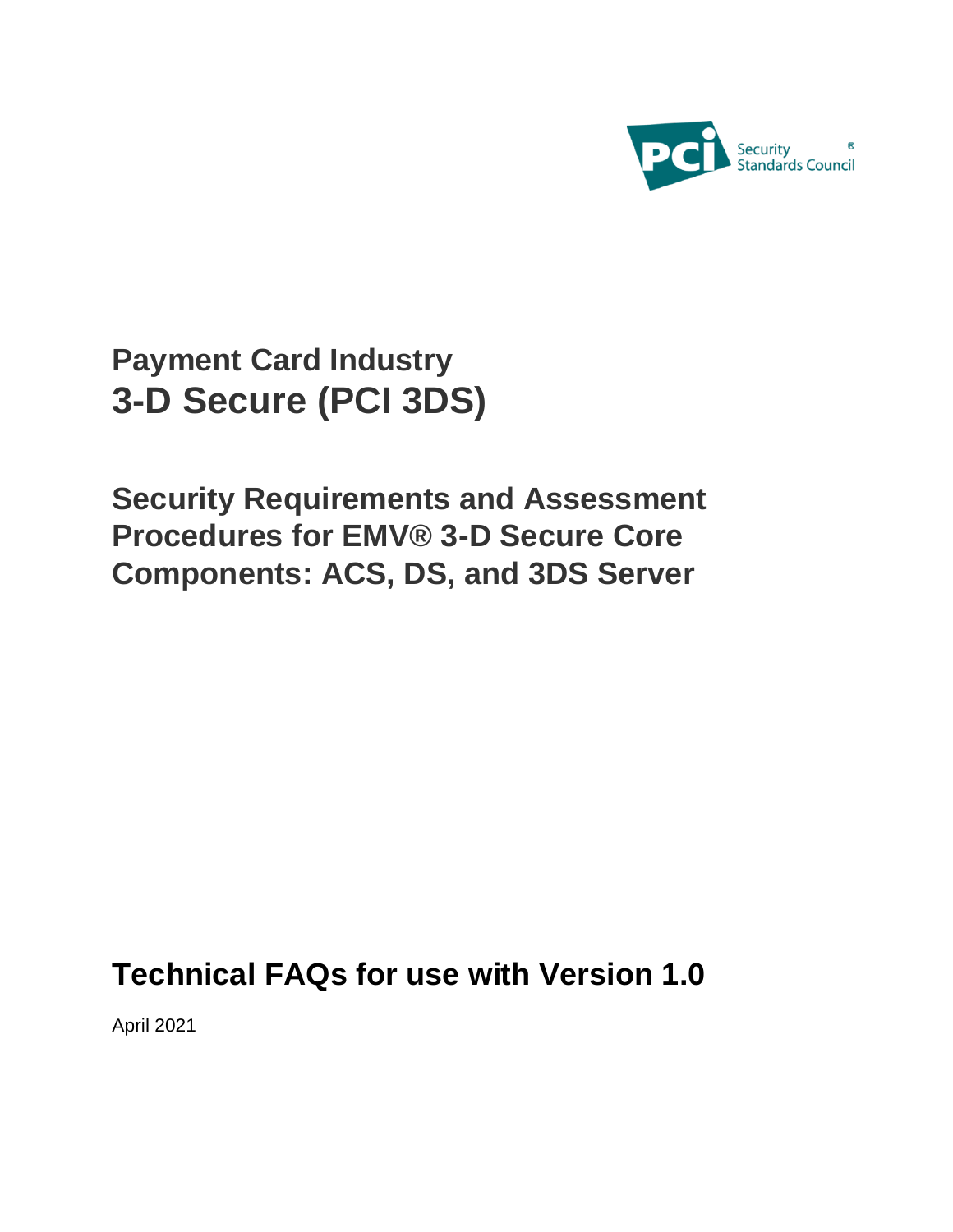

## **Introduction**

This document addresses frequently asked questions (FAQs) related to the *PCI 3DS Security Requirements and Assessment Procedures for EMV® 3-D Secure Core Components: ACS, DS, and 3DS Server* (hereafter referred to as the PCI 3DS Core Security Standard). Throughout this FAQ document:

- The use of "PCI 3DS Core Security Standard" or "PCI 3DS" refers to the current version of the  $\blacksquare$ *PCI 3DS Security Requirements and Assessment Procedures for EMV® 3-D Secure Core Components: ACS, DS, and 3DS Server*, as published on the PCI SSC website [\(www.pcisecuritystandards.org\)](http://www.pcisecuritystandards.org/).
- The use of "EMVCo 3DS Core Specification" refers to the *EMV® 3-D Secure Protocol and Core*   $\blacksquare$ *Functions Specification*, as published by EMVCo [\(www.emvco.com\)](http://www.emvco.com/).

Further information about use and applicability of the PCI 3DS Core Security Standard can be found in the "Introduction", "Terminology", and "Scope of Requirements" sections within the standard itself, as well as in the general PCI Glossary on the PCI SSC website:

[https://www.pcisecuritystandards.org/pci\\_security/glossary.](https://www.pcisecuritystandards.org/pci_security/glossary)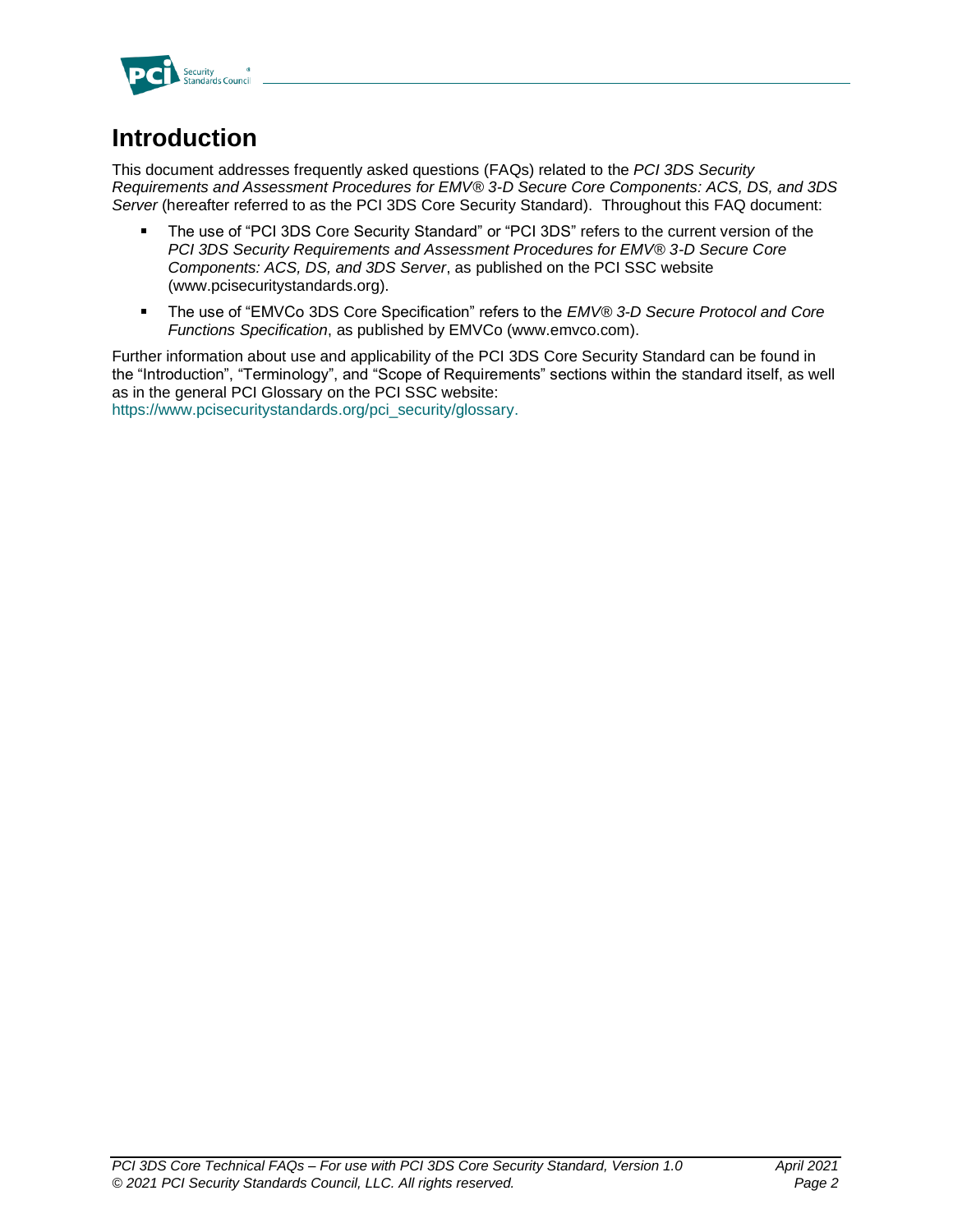

## **PCI 3DS: Technical FAQs**

These Technical FAQs provide answers to questions regarding the application of the Security Requirements defined in the PCI 3DS Core Security Standard. Technical FAQs may contain information on how to interpret requirements and, in some cases, may add new or extend existing requirements. Technical FAQs are an integral and mandatory part of the PCI 3DS Core Security Standard and must be considered during a PCI 3DS Core Security Assessment.

New questions or questions updated for clarity are in **red**.

### *Requirement P2-5*

- **Q 1 April 2021: Does the Authentication Value (AV) need to be encrypted per PCI 3DS Core Requirement P2-5.4.2 if it is a cryptographically generated value (e.g., a "cryptogram")?**
	- *A Whether a cryptographically generated Authentication Value (AV) may be stored without being encrypted (again) will depend on how each payment system (i.e., payment brand) generates the Authentication Value and how that value is used.*

*The EMV® 3-D Secure Protocol and Core Functions Specification does not specify a method or algorithm that is required to generate an Authentication Value and enables each payment system to determine which method(s) and/or algorithm(s) to use. The PCI 3DS Core Security Standard, however, assumes that these values are static values that are used directly in the course of 3DS transaction processing and, therefore, must be encrypted along with other 3DS sensitive data per the PCI 3DS Data Matrix and in accordance with PCI 3DS Core Requirement P2-5.4.2 prior to any permitted storage.*

*Where the Authentication Value is a dynamic (i.e., a single use) value that cannot be reused after generation or is already encrypted using strong cryptography and requires the value to be decrypted prior to use, then it may be possible to store the Authentication Value where permitted without encrypting it again. 3DS entities should contact the applicable payment system(s) for more information on whether the Authentication Value for that payment system is generated and used in a way that would permit it to be stored without having to encrypt it further.*

### *Requirement P2-6*

- **Q 2 April 2021: What types of 3DS components are required to use an HSM for protecting and managing cryptographic keys?**
	- *A Requirement P2-6 covers Cryptography and Key Management for all 3DS components (ACS, DS, and 3DS Server); however, P2-6.1.2 clearly notes that only environments housing DS and ACS systems require the use of an FIPS 140-2 Level 3 (overall) or higher certified, or a PCI PTS approved HSM for all key management activity. Other HSM related requirements such as Requirements P2-6.2 and P2-6.3 also apply only to the ACS and DS.*

*The use of an HSM is recommended, but not required, for locations where only a 3DS Server is present.*